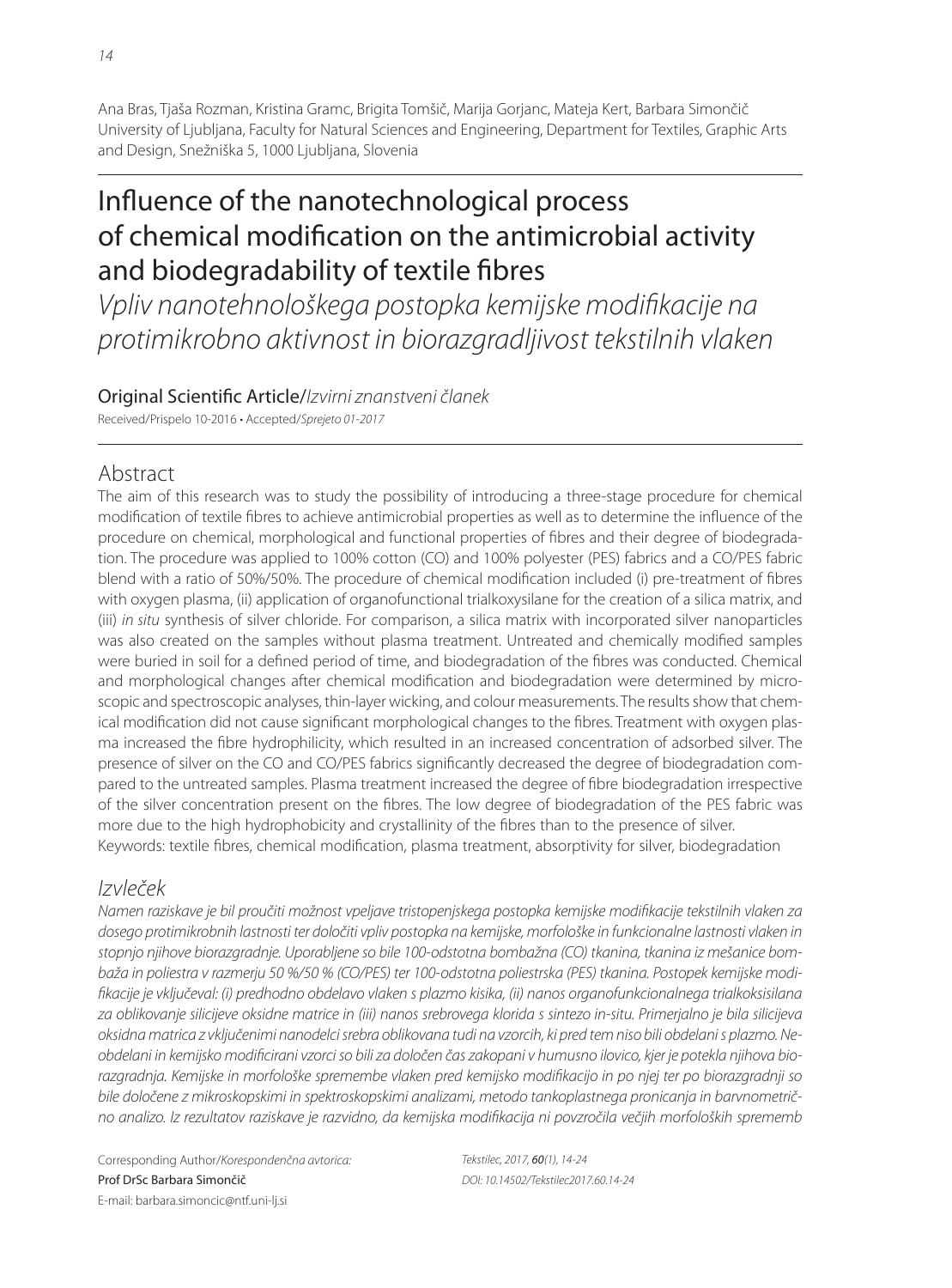vlaken. Obdelava s plazmo kisika je povečala hidrofilnost vlaken, kar je posledično vplivalo na večjo koncentracijo absorbiranega srebra. Prisotnost srebra na vzorcih tkanin CO in CO/PES je pomembno znižala stopnjo biorazgradnje vlaken v primerjavi z neobdelanimi vzorci. Plazemska obdelava vlaken je povišala njihovo stopnjo biorazgradnje ne glede na koncentracijo prisotnega srebra. Na nizko stopnjo biorazgradnje vzorca PES-tkanine sta bolj kot prisotnost srebra vplivali visoka hidrofobnost in kristalinost polietilentereftalatnih vlaken.

Ključne besede: tekstilna vlakna, kemijska modifi kacija, obdelava s plazmo, adsorptivnost za srebro, biorazgradljivost

# 1 Introduction

The introduction of nanotechnological processes, such as plasma treatment [1, 2], sol-gel technology [3, 4] and the application of nanoparticles [5, 6], has enabled breakthroughs in the production of textile products with unique properties and high added value. The processes can be performed separately or in combination. The combined processes are very complex and therefore represent great challenges for researchers in the field of textile finishing.

Plasma treatment directly influences chemical and morphological properties of the fibre surface. Using plasma treatment, the surface of fibres could be activated by bond breaking and the creation of novel reactive sites, the cleavage of functional groups, etching, surface cleaning and the deposition of new layers on the substrate [1, 2, 7–9]. While the inclusion of functional groups changes the reactivity of the substrate, etching of the surface causes an increase in the nano- or microroughness of the surface and the modification of its topography. The formation of a nanostructured surface that is characterized by a large specific surface area can contribute to new and improved fibre properties, including an increase in the adsorption capacity for nanoparticles.

In the process of chemical modification of textile fibres, organofunctional trialkoxysilanes that are the representatives of inorganic-organic hybrid (IOH) sol-gel precursors with a general formula  $\overrightarrow{R}$ -Si $\overrightarrow{OR}$ )<sub>3</sub> are of great importance [3, 10, 11]. Whereas the structure of the organic group that is marked as R' is significant for the functional properties of the precursor, the inorganic part of the molecule designated  $Si(OR)$ <sub>3</sub> preserves the precursor's reactivity. The latter hydrolyses under appropriate conditions, forming silanol groups that in the reaction of condensation bind to each other with a siloxane bond Si-O-Si [12]. When applied to textile fibres, IOHs could polymerize into a three-dimensional network that is oriented with the silsesquioxane chain towards the fibre surface and with the pendant organic groups away from it. Because of its three-dimensional structure, the polymer network could also act as a silica matrix for the incorporation of different functional particles and biopolymers [10, 13, 14].

Among nanoparticles that are commonly used for chemical modification of textile fibres, silver and silver-based compounds are among the most prominent because of their excellent antimicrobial properties  $[15-18]$ . The antimicrobial activity of silver compounds is dependent on their controlled release mechanism. Silver cations and silver nanoparticles leach from fibres to their surroundings, where they act as a poison for a broad spectrum of microorganisms. The antimicrobial activity of silver nanoparticles is directly influenced by their particle size. Namely, because of their larger specific area, smaller particles have a greater reactivity than larger ones. To decrease the particle size as well as to increase the uniformity of their distribution, particles were incorporated into different matrixes, among them a sol-gel matrix [13, 14]. To this end, different application processes were used, with *in situ* synthesis recognized as the most ecologically acceptable [19, 20]. The advantages of nanotechnological processes encouraged us to introduce a three-stage procedure for chemical modification of textile fibres to achieve their antimicrobial activity. In the first stage of the procedure, the fibres were treated by oxygen plasma, followed by the creation of a silica matrix with organofunctional trialkoxysilane in the second stage, and nanoparticles of silver chloride were incorporated by *in situ* synthesis in the third stage. Important objectives of this research were to investigate the influence of the fibres' chemical and morphological properties on the efficiency of chemical modification and the influence of individual stages of the procedure on the sorption capacity of the fibres as well as biodegradability of the chemically modified fibres. Whereas the first two objectives can provide insight into the effectiveness of the process of fibre functionalisation, the third will produce information about the sustainability of the introduced procedure of chemical modification.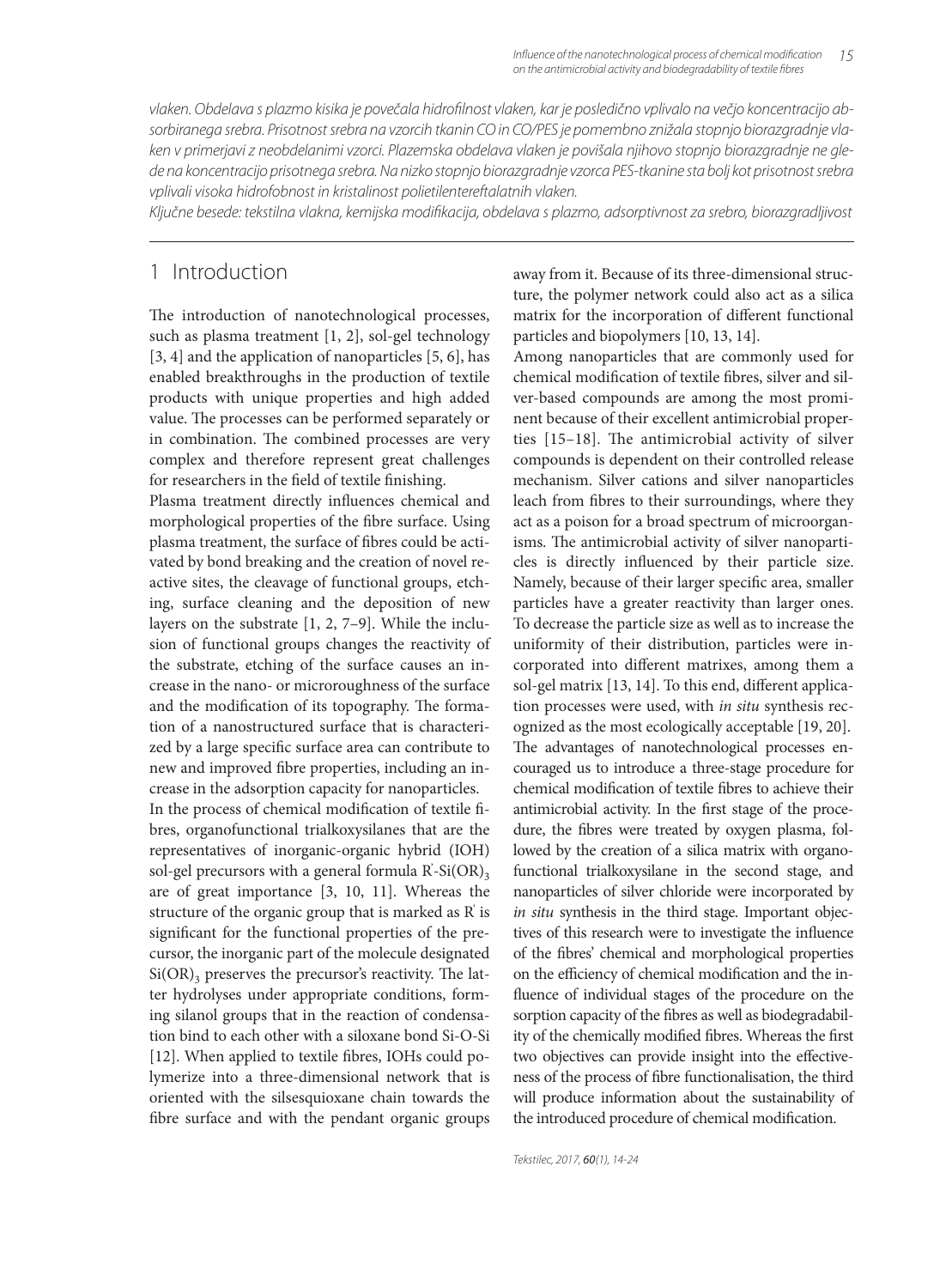| Fabric code | Fibres composition        | Construction | Weight $[g/m^2]$ | Density [threads/cm] |      |
|-------------|---------------------------|--------------|------------------|----------------------|------|
|             |                           |              |                  | warp                 | weft |
| CO          | 100% cotton               | plain-weave  | 115              | 48                   | 29   |
| CO/PES      | 50% cotton, 50% polyester | plain-weave  | 170              | 29                   | 22   |
| <b>PES</b>  | 100% polyester            | plain-weave  | 50               | 25                   | 24   |

*Table 1: Fabric codes, fi bres compositions and construction parameters*

# 2 Experimental part

#### 2.1 Materials and reagents

Three woven fabrics were used in the experiment, i.e., 100% cotton (CO) and 100% polyester (PES) fabrics and a CO/PES fabric blend with a ratio of 50%/50%. The fabric characteristics and fabric codes are presented in Table 1. Before use, the fabrics were washed with water, neutralized with acetic acid, extensively rinsed under tap water and dried at ambient temperature.

### 2.2 Chemical modification of fabric samples 2.2.1 Plasma treatment

The studied fabric samples were treated with weakly ionized oxygen plasma. The discharge chamber was a borosilicate glass cylinder. The plasma was created with an inductively coupled radiofrequency (RF) generator operating at a frequency of 27.12 MHz and an output power of 400 W. The pressure was fixed at 75 Pa. For each fabric, eight samples were placed into the discharge chamber and treated in oxygen plasma for 10 seconds at a current of 0.5 A.

#### 2.2.2 Application of silica matrix

A mixture of 15 g/l organic-inorganic crosslinking agent iSys MTX (CHT, Switzerland) and 1 g/l antifoaming agent Kollasol CDO (CHT, Switzerland) was applied to the untreated and plasma-treated fabric samples by a pad-dry-cure process that included the immersion of the samples into a finishing bath at room temperature, squeezing to an 80% up-take, drying at 120 °C for 5 minutes and curing at 150 °C for one minute. After impregnation, the samples were left for 7 days under standard conditions (relative humidity of 65  $\pm$  2%, temperature of 20  $\pm$  1 °C) to complete the network formation of the applied iSys MTX.

### 2.2.3 Application of silver nanoparticles by in situ synthesis

Silver nanoparticles were applied to the silica matrix previously created on the fabric samples in a Starlet-2 apparatus (DaeLim Starlet Co., Korea). Solutions of 0.5 mM silver nitrate  $(AgNO<sub>3</sub>)$  and sodium chloride (NaCl) were prepared separately in metal containers with liquor to goods ratio of 50:1. Each sample was immersed into the  $AgNO<sub>3</sub>$  solution for 10 minutes at room temperature with constant stirring to allow the fibres to absorb the solution. Afterwards, the samples were transferred into the NaCl solution and treated under the same conditions. The immersion procedure was repeated twice for each sample, followed by sample squeezing in a two-roll padder at a 100% up-take and airdrying at room temperature. The sample codes according to the fabric codes and the procedure of chemical modification are presented in Table 2.

### 2.3 Biodegradation of samples

Biodegradation of the samples was performed by a soil burial test according to the ISO 11721:2003 standard [21]. Samples were buried in soil that was rich in microorganisms for periods of 3, 6, 9 and 12 days. During the experiment, soil contained a constant water content equal to  $60 \pm 5\%$  of its maximum moisture retention capacity, which was maintained by spraying with water. After the specified time of burial (3, 6, 9, 12 days), the samples were removed from soil, rinsed under tap water, immersed in 70% ethanol for 30 minutes and air-dried.

### 2.4 Analytical methods

#### 2.4.1 Scanning electron microscopy (SEM) with energy–dispersive X–ray spectroscopy (EDS)

Morphological properties of the samples before and after chemical modification were examined using a Joel JSM-6060 LV microscope (Joel, Japan). Prior to the measurements, a thin layer of gold was applied to the samples. Atomic concentrations of elements in the samples were determined using a Jeol JSM 5610 microscope, equipped with EDS system. In this case, a thin layer of carbon of a thickness of about 10 nm was previously applied to the samples.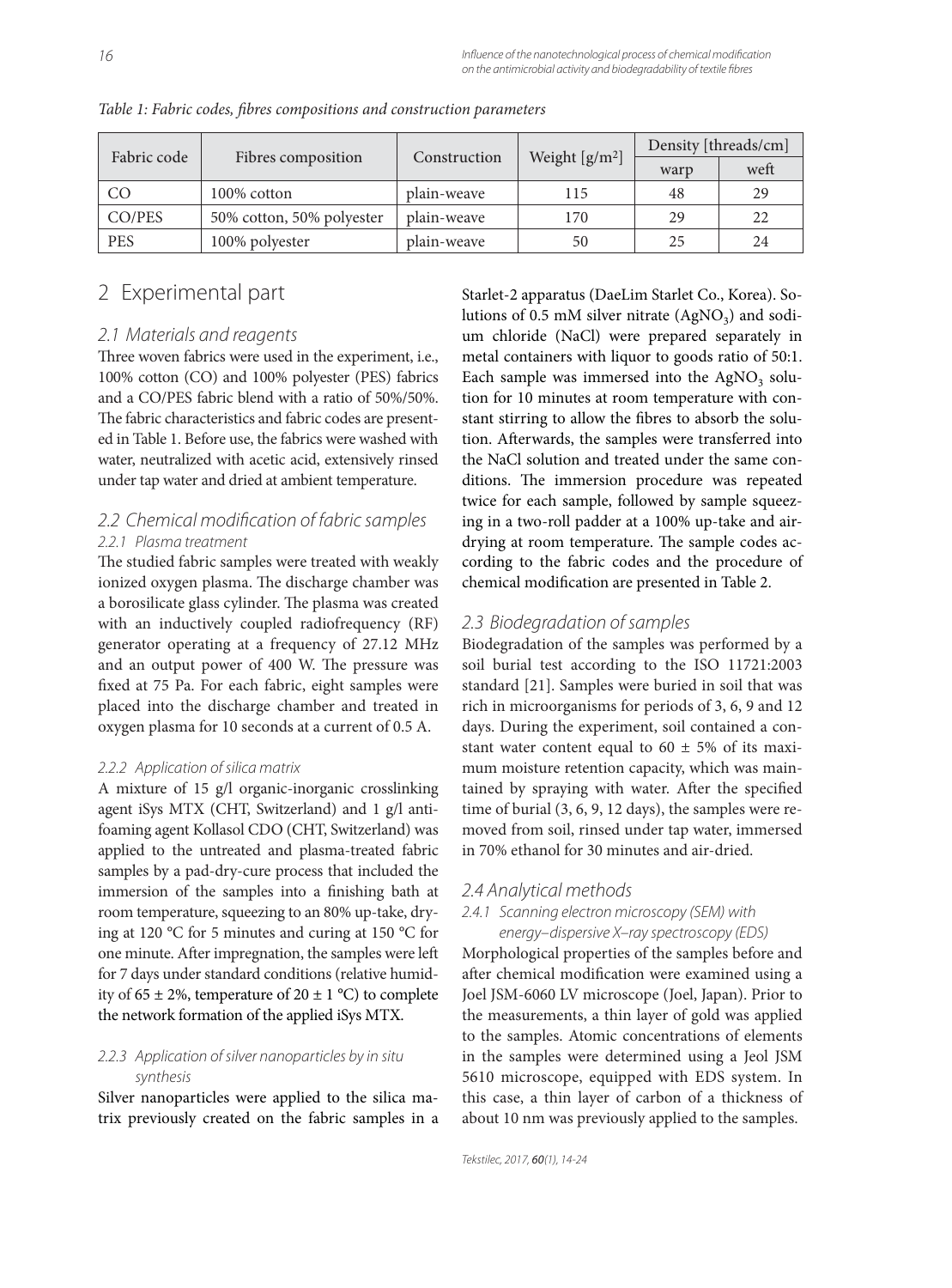| Sample code       | Procedure of chemical modification                                                                                         |  |
|-------------------|----------------------------------------------------------------------------------------------------------------------------|--|
| CO(N)             | no treatment                                                                                                               |  |
| CO(P)             | plasma treatment                                                                                                           |  |
| $CO(Si-Ag)$       | application of silica matrix followed by the application of silver nanoparticles<br>by the <i>in situ</i> synthesis        |  |
| $CO(P-Si-Ag)$     | plasma treatment followed by the application of silica matrix followed by the<br>in situ synthesis of silver nanoparticles |  |
| CO/PES(N)         | no treatment                                                                                                               |  |
| CO/PES(P)         | plasma treatment                                                                                                           |  |
| $CO/PES(Si-Ag)$   | application of silica matrix followed by the application of silver nanoparticles<br>by the <i>in situ</i> synthesis        |  |
| $CO/PES(P-Si-Ag)$ | plasma treatment followed by the application of silica matrix followed by the<br>in situ synthesis of silver nanoparticles |  |
| PES(N)            | no treatment                                                                                                               |  |
| PES(P)            | plasma treatment                                                                                                           |  |
| $PES(Si-Ag)$      | application of silica matrix followed by the application of silver nanoparticles<br>by the <i>in situ</i> synthesis        |  |
| $PES(P-Si-Ag)$    | plasma treatment followed by the application of silica matrix followed by the<br>in situ synthesis of silver nanoparticles |  |

Table 2: Sample codes and the procedure of chemical modification

#### 2.4.2 Fourier transform infrared spectroscopy (FTIR)

Chemical changes of the fabric samples before and after chemical modification were examined by the FTIR analysis. The spectra of the samples were recorded with the ATR cell spectrometer Spectrum GX (Perkin Elmer, United Kingdom) in the spectral range from 4000 to 600  $cm^{-1}$ . The average of thirtytwo spectra was presented for each sample. Before measurements, the samples were dried for 30 minutes at a temperature of 100 °C.

#### 2.4.3 Thin-layer wicking

The thin-layer wicking test of wettability (TLW) was performed in the horizontal direction for the untreated and plasma-treated samples, according to Chibowski [22]. The fabric samples were cut into strips with a width of 1 cm and a length of 10 cm and dried for 30 minutes at a temperature of 100 °C. Each dry sample was inserted between two glass plates with a ruler and carefully contacted with deionized water in a Petri dish. Starting from when the water began to penetrate into the fabric sample, the time at which the water penetrated a certain distance in the fabric was measured. For each fabric sample, at least 10 measurements were

made, and the average value was presented as the result.

### 2.4.4 Inductively coupled plasma mass spectrometry (ICP-MS)

The concentration of silver on the chemically modified samples was determined by ICP-MS with the use of a Perkin Elmer SCIED Elan DRC spectrophotometer (Perkin Elmer, United Kingdom). Samples of the mass of 0.5 g were prepared in the Milestone microwave system by the acid decomposition with 65%  $HNO<sub>3</sub>$  and 30%  $H<sub>2</sub>O<sub>2</sub>$ . For each fabric sample, three measurements were performed and a mean value was presented as a result.

#### 2.4.5 Colour measurements

The lightness,  $L^*$ , of the samples before and after biodegradation was determined with a Spectraflash 600 PLUS-CT spectrophotometer (Datacolor, Switzerland) using a standard CIE D65 light source, 6.6mm aperture and CIE 1964 10° observation. Before measurements, the samples were conditioned at  $65 \pm 2\%$  relative humidity and  $20 \pm 1\degree$ C for 24 hours. For each fabric sample, 10 measurements were taken, and the mean value was presented as the result.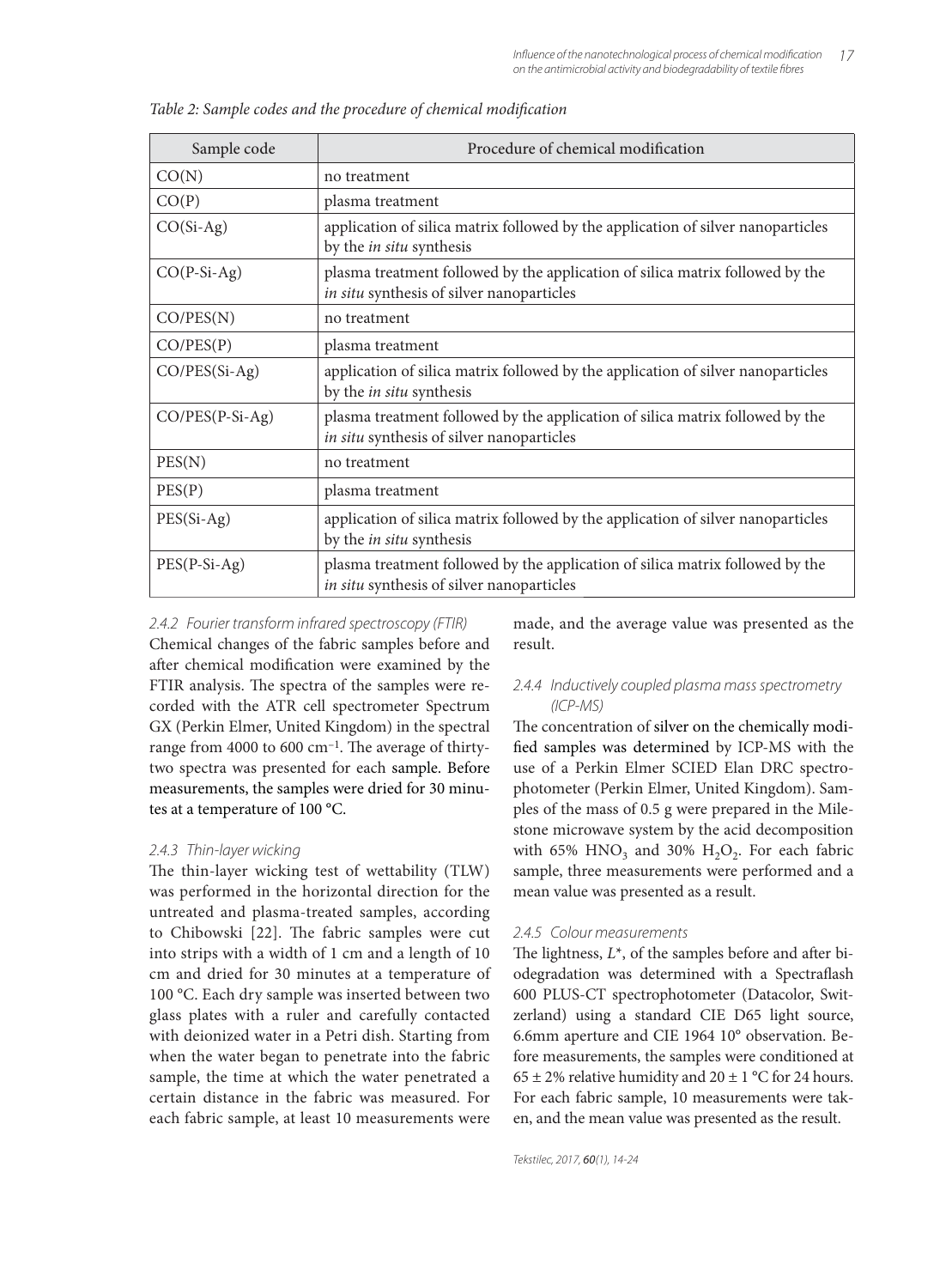18 Influence of the nanotechnological process of chemical modification on the antimicrobial activity and biodegradability of textile fibres

# 3 Results and discussion

## 3.1 The influence of chemical modification on the morphological and chemical properties of the fibres

SEM images of the untreated and chemically modified fabric samples (Figure 1) show that chemical modification did not cause visible changes to their surfaces. SEM/EDS analysis also revealed bright spots on the samples treated in the solutions of  $AgNO<sub>3</sub>$  and NaCl, which prove the formation of silver chloride (AgCl) particles in the *in situ* synthesis (Figure 2). The presence of AgCl on the fibres was also confirmed by EDS analysis (Table 3). Due to the silicon matrix present on the fibres, silicon and titanium were also detected by EDS analysis.



Figure 1: SEM images of untreated and finished samples

Tekstilec, 2017, 60(1), 14-24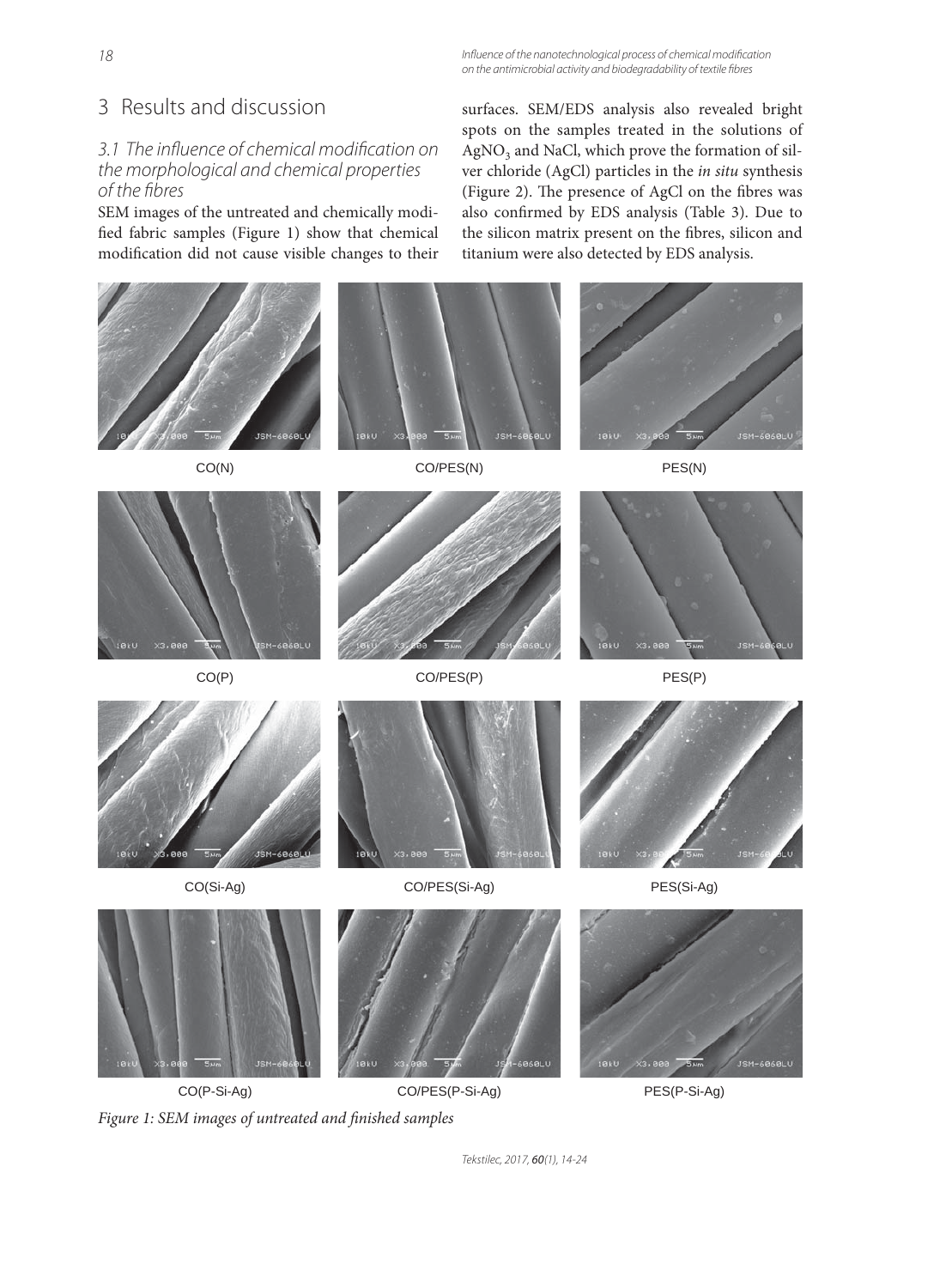

*Figure 2: SEM/BSE images of fabric samples treated with the solutions of AgNO<sub>3</sub> and NaCl* 

*Table 3: Elemental compositions of the fabric samples determined by EDS analysis*

|                   | Atomic concentration of element [%] |             |              |              |              |              |
|-------------------|-------------------------------------|-------------|--------------|--------------|--------------|--------------|
| Sample code       | $C-K\alpha$                         | $O-K\alpha$ | $Si-K\alpha$ | $Ag-L\alpha$ | $Cl-K\alpha$ | $Ti-K\alpha$ |
| $CO(P-Si-Ag)$     | 63.273                              | 35.911      | 0.397        | 0.175        | 0.090        | 0.155        |
| $CO/PES(P-Si-Ag)$ | 68.136                              | 30.879      | 0.256        | 0.197        | 0.138        | 0.393        |
| $PES(P-Si-Ag)$    | 75.329                              | 24.296      | 0.007        | 0.006        | 0.280        | 0.089        |

### 3.2 The influence of the plasma treatment on the fibres' absorption capacity

The results of the TLW measurements (Figure 3) show that the rate of thin-layer wicking of water into the PES(N) sample (maximum slope of the line) was much slower than that into the CO/  $PES(N)$  and  $CO(N)$  samples. This indicates that the



*Figure 3: Rate (x<sup>2</sup>/t) of thin-layer wicking of water into untreated and plasma-treated samples:*  $\circ$   $CO(N)$ ,  $\bullet$  *CO(P),*  $\Box$  *CO/PES(N),*  $\blacksquare$  *CO/PES(P),*  $\triangle$  *PES(N),*  $\triangle$  *PES(P)* 

wettability of the samples is directly related to the chemical structure of the fibres. This was also expected, because in contrast to the highly hydrophilic cotton fibres, polyester fibres are very hydrophobic and therefore very difficult to be wetted. Plasma treatment substantially increased the wettability of all three fabrics, which resulted in the increase of the water penetration rate; it was 5 times greater in the case of the PES(P) sample than in the case of the PES(N) sample.

In addition to increasing the wettability of the fibres, plasma treatment increased the adsorptivity of the fibres for silver as well. It is evident from Table 4 that the amount of adsorbed silver was two times higher on the plasma-treated CO sample than on the untreated CO sample and 3 times higher on the plasma-treated PES sample than on the untreated PES sample. These results support the conclusion that the pre-activation of the fibre surface with oxygen plasma contributed substantially to the effectiveness of chemical modifications. Furthermore, very similar values for silver concentrations obtained on the plasma untreated samples CO(Si-Ag), CO/PES(Si-Ag) and PES(Si-Ag) proved that silver particles were bonded into the silica matrix previously created on the fibre surface and that the chemical structure of the fibres did not significantly influence the adsorptivity for silver.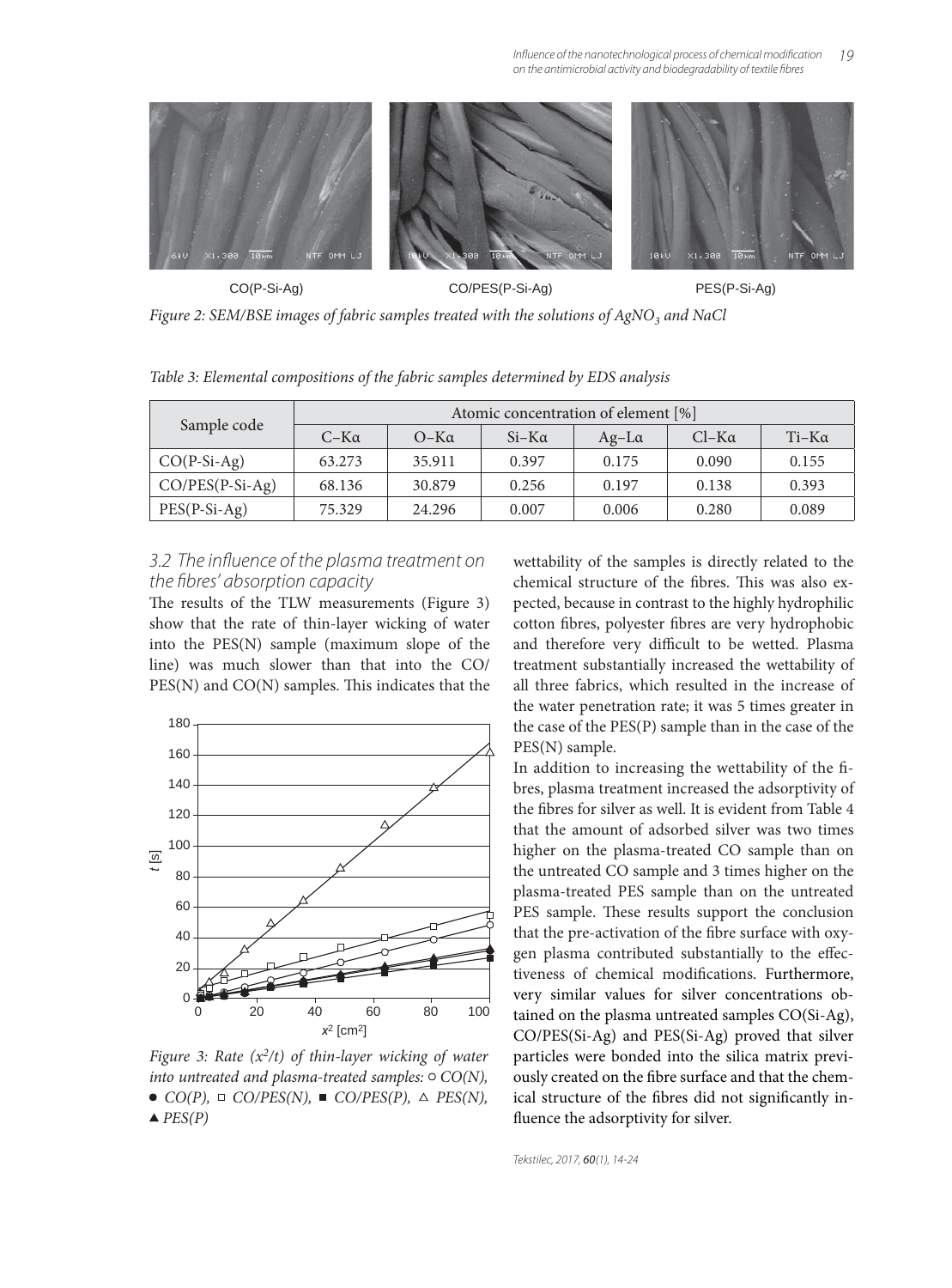| Sample code     | Concentration of silver<br>[mg/kg] |  |  |
|-----------------|------------------------------------|--|--|
| $CO(Si-Ag)$     | $54 \pm 11$                        |  |  |
| $CO(P-Si-Ag)$   | $110 \pm 22$                       |  |  |
| $CO/PES(Si-Ag)$ | $69 \pm 14$                        |  |  |
| CO/PES(P-Si-Ag) | $117 \pm 63$                       |  |  |
| $PES(Si-Ag)$    | $46 \pm 9$                         |  |  |
| $PES(P-Si-Ag)$  | $140 \pm 28$                       |  |  |

*Table 4: Concentration of silver in the untreated and plasma-treated fabric samples*

## 3.3 The influence of chemical modification on fibre biodearadation

Photographs of the fabric samples before and after soil burial (Figure 4) show that the microorganisms present in soil caused biodegradation of the fibres, as reflected in the darkening of the samples. Visible colour changes of the fibres after soil burial are the result of the fibres moulding and rotting, which was caused by the absorbed microorganisms. The fibre moulding and rotting caused dark grey-brown stains on some of the samples or even deterioration into small pieces when rotting was very intensive. The higher the rate of the sample biodegradation was, the more intensive was the darkening of the sample during burial. The rate of biodegradation of the samples in soil also represented a criterion for the effectiveness of the antimicrobial protection of the chemically modified fibres. The higher the antimicrobial protection, the lower the rate of fibre biodegradation.

The results in Figure 5 clearly show that the rate of the sample biodegradation and the consequent darkening of the samples characterized by the change in the lightness,  $ΔL<sup>*</sup>$ , were directly affected by the chemical composition of the fabric and its chemical modification as well as the burial time. Accordingly, among the untreated samples, the CO(N) sample degraded to the greatest extent, followed by the CO/PES(N) sample, and the PES(N) sample degraded to the smallest extent under the same conditions (Figure 5a). These results prove that PES fibres are much more resistant to biodegradation than CO fibres and suggest that hydrophobic highly crystalline PES fibres provide much poorer conditions for the growth of microorganisms in comparison to hydrophilic CO fibres.

A comparison of the values of Δ*L*\* calculated as the difference between the sample lightness values before and after soil burial clearly indicates that plasma treatment of the samples increases the rate of their biodegradation, irrespective of the chemical composition of the fabric and the time of burial. This phenomenon can be explained that the treatment of the samples with oxygen plasma increased the hydrophilicity of the fibres (Figure 3), which had a favourable impact on the microorganisms' growth. In addition, plasma treatment generated new oxygen atoms on the fibre surface, which also improved the conditions for the microorganisms' growth.



Figure 4: Photographs of representative samples before (a) and after 18 days (b) of soil burial

Tekstilec, 2017, 60(1), 14-24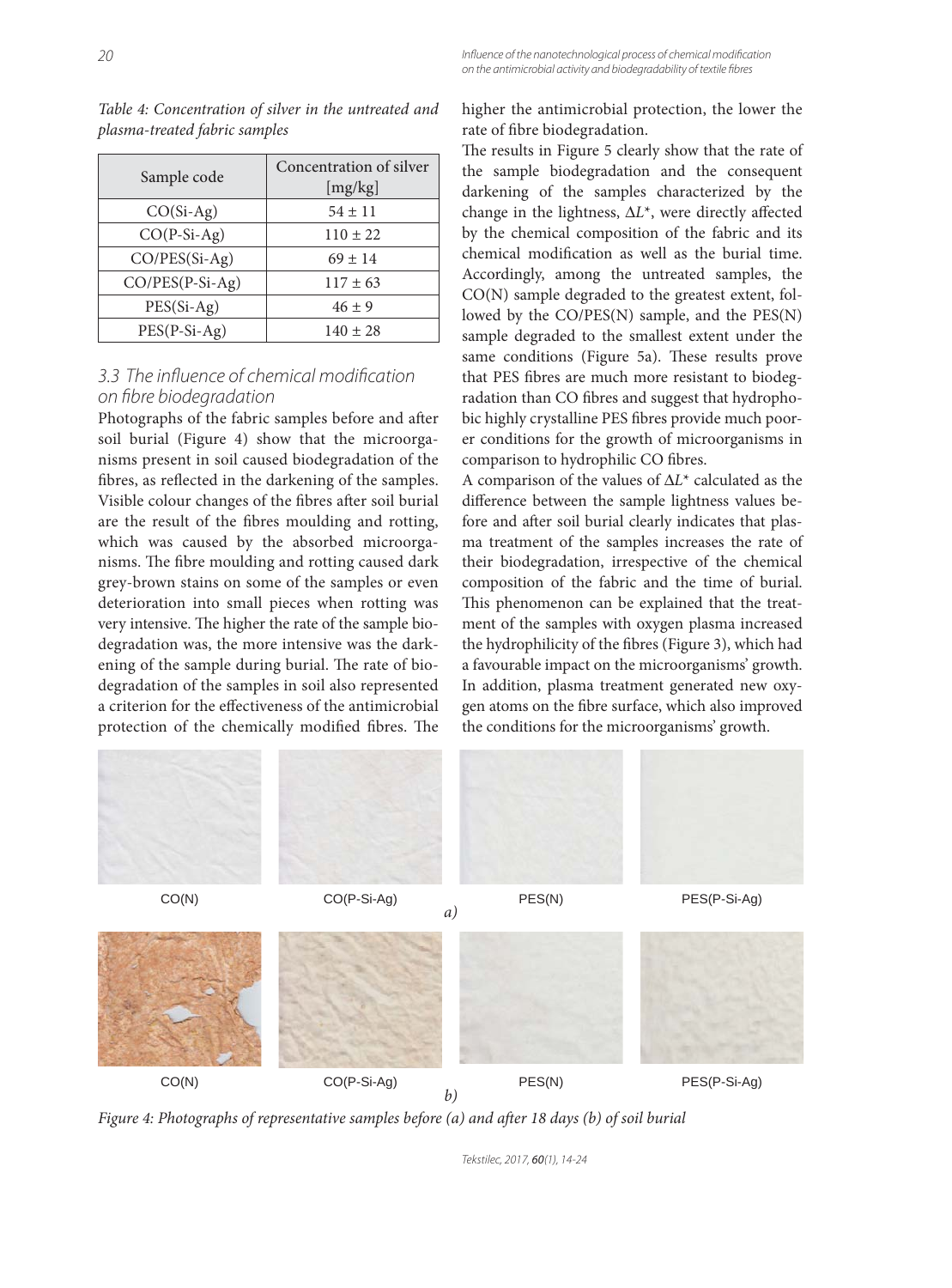

*Figure 5: Differences in lightness,*  $ΔL^*$ *, between the unburied samples and samples after 6, 12 and 18 days of burial: a) untreated (N) and plasma-treated (P) CO, CO/PES and PES samples; b) without plasma (Si-Ag) and with plasma treatment (P-Si-Ag) chemi*cally modified CO, CO/PES and PES samples

The presence of silver nanoparticles in the CO(Si-Ag), CO(P-Si-Ag), CO/PES(Si-Ag) and CO/PES/  $(P-Si-Ag)$  samples significantly reduced the fibre biodegradation, as shown by the low Δ*L*\* values determined between the unburied and buried samples, which did not exceed the value of 8 even at the maximum days of burial (Figure 5b). The reason for this was attributed to the release of silver from the fibre surface into soil, where it destroyed the microorganisms in the fibres' surroundings. On the other hand, the higher values of Δ*L*\* obtained for the plasma-treated samples in comparison to the untreated ones confirmed once again that plasma treatment enhanced the fibre biodegradation, despite the fact that the concentration of silver is higher on the plasma-treated samples in comparison to the untreated ones (Table 3). These results suggest that the characteristics of the fibre surface significantly affect the fibre biodegradation process even in the presence of the antimicrobial agent. This is confirmed by the results obtained for the PES samples after 18 days of burial, for which it was found that the least damage was suffered by the PES(N) sample ( $\Delta L^* = 0.86$ ) and that all chemical modifications of the PES fibres, including the application of silver, increased the rate of fibre biodegradation. Biodegradation was not inhibited even in the case of the PES(P-Si-Ag) sample with a high concentration of silver.

The presence of microorganisms on the CO samples after the 18 days of burial was confirmed by the FTIR analysis. It is known from the literature that during their growth, microorganisms produce proteins that are characterized by two absorption bands, namely, at  $1635 \text{ cm}^{-1}$ , which belongs to amide I, and at  $1530 \text{ cm}^{-1}$ , which belongs to amide II [23]. The intensity of these absorption bands represents a measure of the rate of the microorganisms' growth and consequently a measure of the rate of the fibres' biodegradation. An inspection of the spectra in Figure 6 reveals the expected absorption bands in the  $1500-900$  cm<sup>-1</sup> region, which belong to the fingerprint of cellulose. Furthermore, the spectra show an absorption band at  $1635 \text{ cm}^{-1}$ , which is attributed to the HOH vibration of the adsorbed water molecules, absorption bands at 2918 cm<sup>-1</sup> and 2853 cm<sup>-1</sup> due to the CH and CH<sub>2</sub> vibrations in the macromolecules of cellulose, and an absorption band at 3340 cm–1 due to the OH vibrations of the adsorbed water molecules. In the spectra of the  $CO(N)$  and  $CO(P)$  samples after 18 days of burial, an increase in the absorption band intensity at  $1635 \text{ cm}^{-1}$  and the presence of an additional absorption band at  $1530 \text{ cm}^{-1}$  confirm the growth of microorganisms on the untreated and plasma-treated cotton fibres during burial. Both spectra also show an additional absorption band of small intensity at  $1725 \text{ cm}^{-1}$ , which is characteristic of C=O vibrations and attributed to the aldehyde and carboxyl groups formed during the hydrolysis and the oxidative decomposition of the cellulose macromolecules in the process of biodegradation.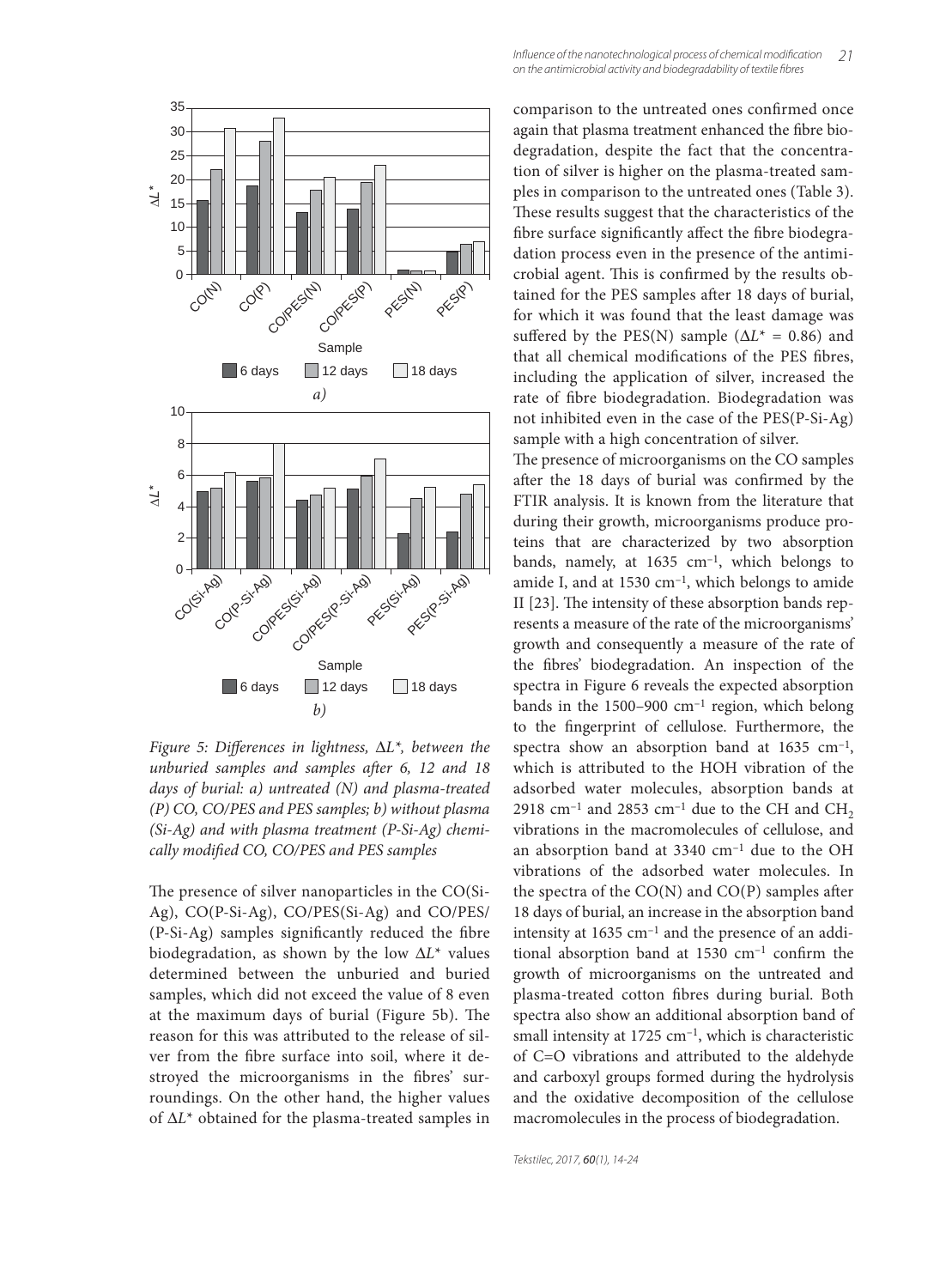

*Figure 6: IR ATR spectra of untreated sample CO(N) before burial (a) and of untreated and chemically modified samples after 18 days of burial: b - CO(N), c – CO(P), d – CO(Si-Ag), e – CO(P-Si-Ag)*

In contrast to the spectra of the CO samples, the absorption bands at  $1635$  cm<sup>-1</sup> and  $1530$  cm<sup>-1</sup>, attributed to amide I and amide II, could not be observed in the spectra of the CO/PES (Figure 7) and PES (Figure 8) samples because these bands are blurred by the bands of the PES fingerprint. Namely, there are two characteristic absorption bands in the 1800– 1500 cm–1 region in the spectrum of the PES sample, i.e., an absorption band at 1720 cm–1 due to the strong C=O symmetric vibrations of the carbonyl group in the ester bond and an absorption band at



*Figure 7: IR ATR spectra of untreated sample CO/ PES(N) before burial (a) and of untreated and chemi*cally modified samples after 18 days of burial: *b – CO/PES(N), c – CO/PES(P), d – CO/PES(Si-Ag), e – CO/PES(P-Si-Ag)*

1578 cm–1 due to the asymmetric vibrations of the C-O bonds of the carboxylate anion. Therefore, to be able to determine the influence of the PES fibre biodegradation on the intensity of the bands at 1635 cm<sup>-1</sup> and 1530 cm<sup>-1</sup>, the differential IR ATR spectra should be prepared and analysed.



*Figure 8: IR ATR spectra of untreated sample PES(N) before burial (a) and of untreated and chemically modified samples after 18 days of burial: b - PES(N), c – PES(P), d – PES(Si-Ag), e – PES(P-Si-Ag)*

# 4 Conclusion

In this study, a three-step nanotechnological process for chemical modification of textile fibres consisting of plasma treatment followed by silica matrix creation and *in situ* synthesis of silver nanoparticles was successfully introduced with the aim of increasing the fibres' antimicrobial activity. The treatment of all of the fabric samples with the oxygen plasma increased the wettability of the fibres and their sorption capacity for AgNO<sub>3</sub> and NaCl solutions, which resulted in a significant increase in the concentration of AgCl particles formed in the *in situ* synthesis. The presence of AgCl particles on the samples provided antimicrobial protection to the fibres and thereby reduced their rate of biodegradation during burial. Plasma treatment increased the biodegradability of the fibres, irrespective of their chemical composition. This was true even for the samples with the incorporated silver, in spite of the fact that the concentration of silver particles on these samples was greater than that on the samples that were not plasma-treated. These results confirm the importance of oxygen plasma treatment for both the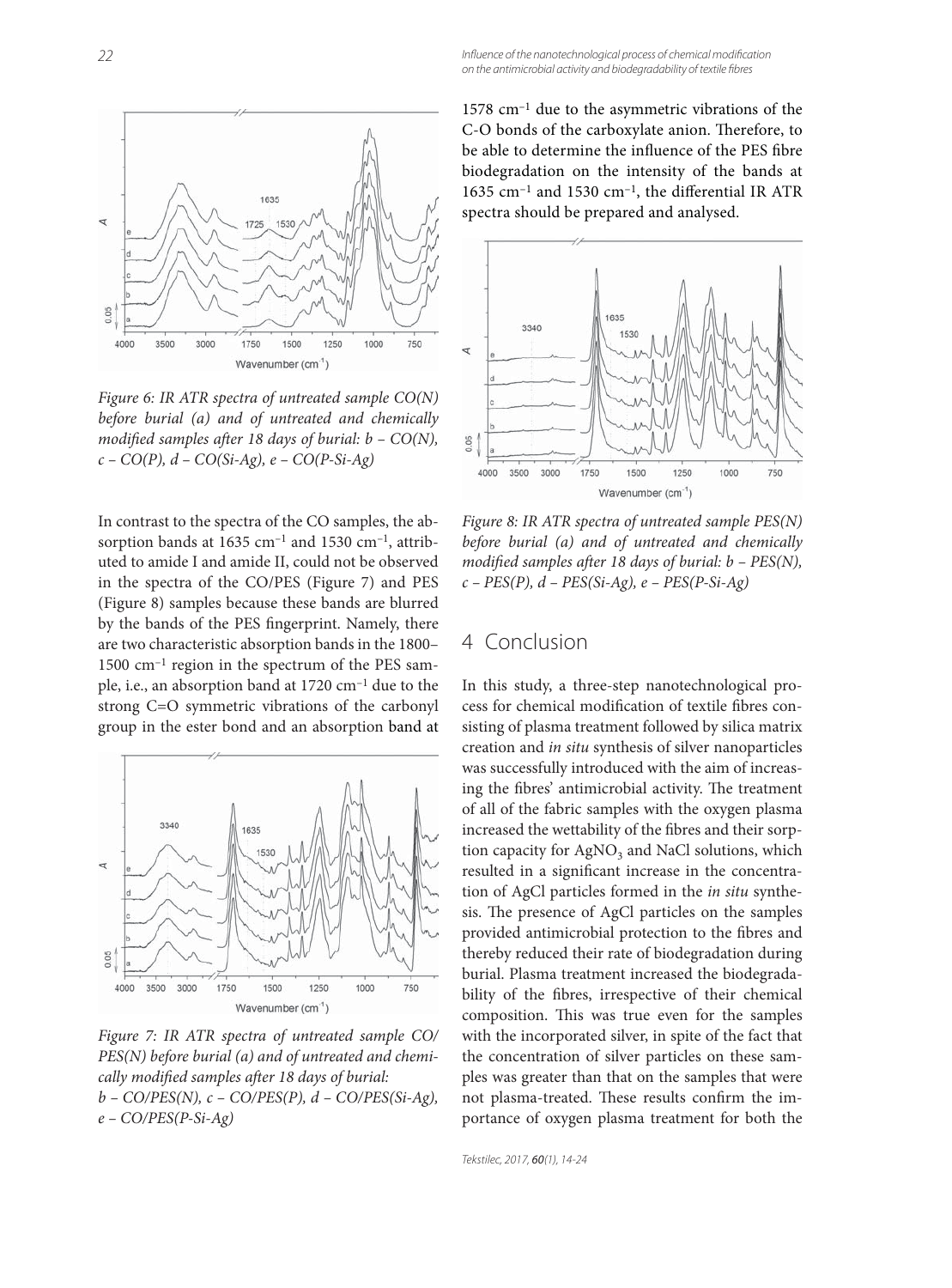efficiency of chemical modification as well as the fibre biodegradation.

#### *Acknowledgments*

This work was conducted as a part of the course Advanced finishing processes in the master study program Planning Textiles and Clothing. The research *was supported by the Slovenian Research Agency – Slovenia (Programme P2-0213 Textiles and Ecology*  and Infrastructural Centre RIC UL-NTF). The au*thors would like to thank the employees at the Department of Surface Engineering and Optoelectronics Institute Jožef Stefan that have enabled us to work on plasma.*

# References

- 1. *Plasma chemistry*. Edited by Alexander Fridman. New York : Cambridge University Press, 2008, 1022.
- 2. *Plasma technologies for textiles*. Edited by Roshan Shisoo. Boca Raton : CRC Press, Cambridge : Woodhead Publishing. The Textile Institute, 2007, 322.
- 3. BRINKER, Jeffrey C., SCHERER, George W. *Sol-gel science: the physics and chemistry of sol-gel processing*. San Diego : Academic Press, 1990, 912.
- 4. *Handbook of sol-gel science and technology: Processing characterization and application*. Edited by Sumio Sakka. New York : Springer, 2005, 680.
- 5. *Metallic nanomaterials*. Edited by Challa Kumar. Weinheim : Wiley-VCH Verlag GmbH & Co. KGaA, 2009, 571.
- 6. DASTJERDI, Roya, MONTAZER, Majid. A review on the application of inorganic nano-structured materials in the modification of textiles : focus on anti-microbial properties. *Colloids and Surfaces. B, Biointerfaces*, 2010, **79**(1), 5–18, doi: 10.1016/j.colsurfb .2010.03.029.
- 7. GUIMOND, Sebastien, HANSELMANN, Barbara, AMBERG, Martin, HEGEMANN, Dirk. Plasma functionalization of textiles: Specifics and possibilities. *Pure and Applied Chemistry*, 2010, **82**, 1239–1245, doi: 10.1351/PAC-CON-09-10-38.
- 8. VESEL, Alenka, MOZETIČ, Miran, STRNAD, Simona. Improvement of adhesion of fucoidan

on polyethylene terephthalate surface using gas plasma treatments. *Vacuum*, 2011, **85**, 1083– 1086, doi: 10.1016/j.vacuum.2010.12.016.

- 9. PERŠIN, Zdenka, VESEL, Alenka, STANA KLEINSCHEK, Karin, MOZETIČ, Miran. Characterisation of surface properties of chemical and plasma treated regenerated cellulose fabric. *Textile Research Journal*, 2012, **82**(20), 2078–2089, doi: 10.1177/0040517512445338.
- 10. MALTHIG, Boris, HAUFE, Helfried, BÖT-TCHER, Horst. Functionalisation of textiles by inorganic sol-gel coatings. *Journal of Materials Chemistry*, 2005, **15**, 4385–4398, doi: 10.1039/ B505177K.
- 11. ABIDI, Noureddine, KIEKENS, Paul. Chemical functionalisation of cotton fabric to impart multifunctional properties. *Tekstilec*, 2016, **59**(2), 156–161, doi: 10.14502/Tekstilec2016.59. 156-161.
- 12. OREL, Boris, JEŠE, Robi, VILČNIK, Aljaž, ŠTANGAR L. Urška. Hydrolysis and solvolysis of methyltriethoxysilane catalyzed with HCl or trifluoroacetic acid: IR spectroscopic and surface energy studies. *Journal of Sol-Gel Science and Technology*, 2005, **34**(3), 251–265, doi: 10.1007/s10971-005-2522-7.
- 13. XING, Yanjun, YANG, Xiaojun, DAI, Jinjin. Antimicrobial finishing of cotton textile based on water glass by sol-gel method. *Journal of Sol-Gel Science and Technology*, 2007, **43**, 187–192, doi: 10.1007/s10971-007-1575-1.
- 14. AKKOPRU, Betul, DURUCAN, Caner. Preparation and microstructure of sol-gel derived silver-doped silica. *Journal of Sol-Gel Science and Technology*, 2007, **43**, 227–236, doi: 10.1007/ s10971-007-1561-7.
- 15. MORONES, Jose Ruben, ELECHIGUERRA, Jose Luis, CAMACHO, Alejandra, HOLT, Katherine, KOURI, Juan B., TAPIA, Jose, YACA-MAN, Miguel Jose. The bactericidal effect of silver nanoparticles. *Nanotechnology*, 2005, **16**(10), 2346–2353, doi: 10.1088/0957-4484/16/ 10/059.
- 16. HIPLER, Uta Christina, ELSNER, Peter, FLUHR, Joachim W. Antifungal and antibacterial properties of a silver-loaded cellulosic fiber. *Journal of Biomedical Materials Research Part B: Applied Biomaterials*, 2006, **77B**(1), 156–163, doi: 10.1002/jbm.b.30413.
- 17. GORENŠEK, Marija, RECELJ, Petra. Nanosilver functionalized cotton fabric. *Textile*